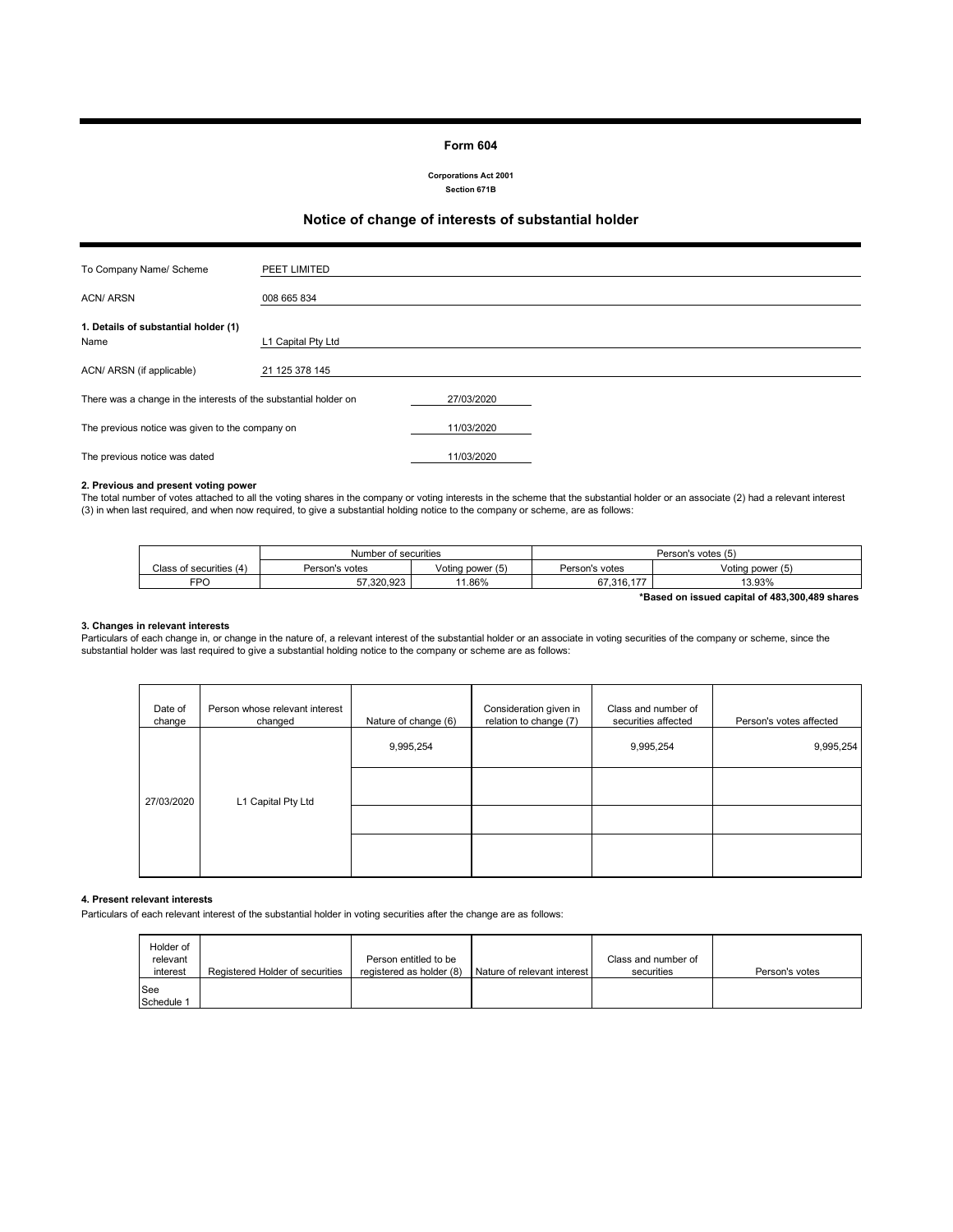#### **5. Changes in association**

The persons who have become associates (2) of, ceased to be associates of, or have changed the nature of their association (9) with, the substantial holder in relation to voting interests in the company or scheme are as follows:

| ACN/<br>Name<br>∵annlicahle<br>and<br>SN.<br>A₩<br>۰.<br>טר<br>. vavic . | Nature<br>association |
|--------------------------------------------------------------------------|-----------------------|
| N/t                                                                      |                       |

#### **6. Addresses**

The addresses of persons named in this form are as follows:

| Name       | Address                                                                 |
|------------|-------------------------------------------------------------------------|
| $'$ onito. | 3000<br>VIC.<br>olline.<br>10'<br>Street<br>∟eve'<br>Melbourne.<br>. אי |

#### **Signature**

| Print name | Mark Landau | Capacity | <b>Director</b> |  |
|------------|-------------|----------|-----------------|--|
| Sign here  |             | Date     | 31/03/2020      |  |

#### **DIRECTIONS**

- $(1)$ If there are a number of substantial holders with similar or related relevant interests (eg. a corporation and its related corporations, or the manager and trustee of ar<br>equity trust), the names could be included in an ann throughout the form as a specifically named group if the membership of each group, with the names and addresses of members is clearly set out in paragraph 6 of the form.
- (2) See the definition of "associate" in section 9 of the Corporations Act 2001.
- (3) See the definition of "relevant interest" in sections 608 and 671B(7) of the Corporations Act 2001.
- (4) The voting shares of a company constitute one class unless divided into separate classes.
- (5) The person's votes divided by the total votes in the body corporate or scheme multiplied by 100.
- (6) Include details of:

 $(a)$ 

- any relevant agreement or other circumstances because of which the change in relevant interest occurred. If subsection 671B(4) applies, a copy of any document setting out the terms<br>of any relevant agreement, and a statemen statement certifying this contract, scheme or arrangement; and
- (b) any qualification of the power of a person to exercise, control the exercise of, or influence the exercise of, the voting powers or disposal of the securities to which the relevant interest<br>relates (indicating clearly the

See the definition of "relevant agreement" in section 9 of the Corporations Act 2001.

- (7)
	- Details of the consideration must include any and all benefits, money and other, that any person from whom a relevant interest was acquired has, or may, become entitled to receive in relation to that<br>acquisition. Details m
- (8) If the substantial holder is unable to determine the identity of the person (eg. if the relevant interest arises because of an option) write "unknown".
- (9) Give details, if appropriate, of the present association and any change in that association since the last substantial holding notice.